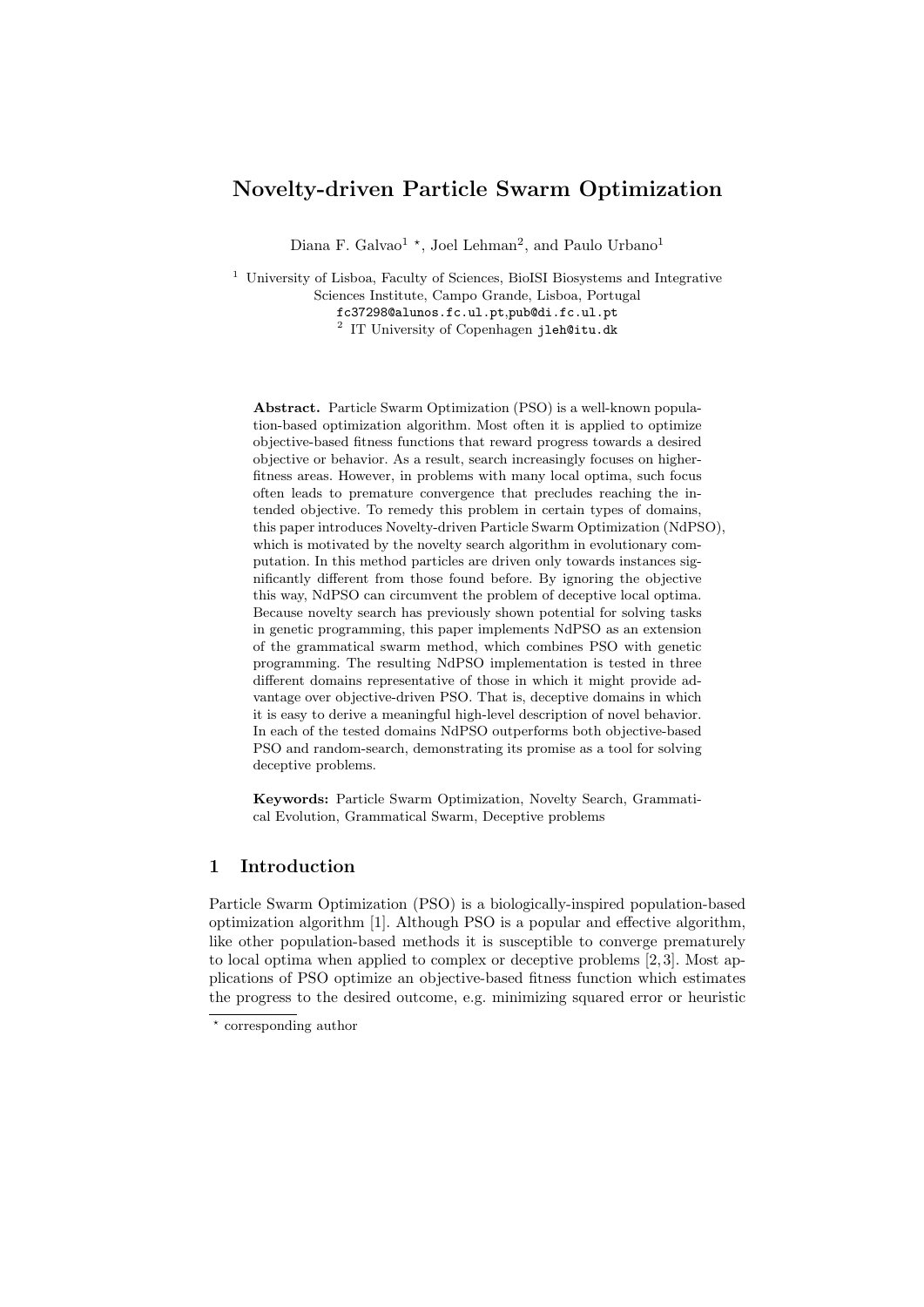similarity to a goal behavior. Guiding the search directly towards the ultimate goal causes increasing focus on higher-fitness areas at the expense of lower-fitness ones, reducing the overall exploration of the search space. In simple problems this focus aids efficiency, but can be harmful in deceptive ones. That is, the pervasiveness of local optima may render the objective accessible only by significant travel through areas with low objective-based fitness. By pruning such areas from consideration, an objective-driven algorithm may be unlikely to reach the desired objective.

Because local optima are a well-known issue in search, many researchers have proposed variations of PSO to circumvent premature convergence [4, 5]. While such variations may outperform the standard PSO algorithm in domains with limited deception, because they remain guided by heuristic distance to the objective, they are still vulnerable to premature convergence if the objective function is sufficiently deceptive. In this way, there is a clear relationship between objective-based search and premature convergence. Thus to avoid premature convergence in very deceptive domains it may paradoxically be necessary to guide search without considering the ultimate objective.

Novelty search is an evolutionary algorithm (EA) which takes this radical step [6], and has successfully been applied in neuroevolution [6, 7] and genetic programming [8,9]. The core insight motivating novelty search is that novelty, i.e. demonstrating qualitative difference from previously encountered individuals, is a valuable source of information. Thus instead of guiding search by estimated distance to the search's objective, novelty search is driven towards instances significantly different from those found before. By ignoring the objective completely, novelty search circumvents the problem of deception inherent in objective-based algorithms. Of course, without any pressure to optimize towards the objective, intuitively a raw search for novelty may seem unlikely to be effective at solving problems. Yet if measures of novelty are constructed that capture important dimensions of behavioral variation in the domain, the surprising result is a practical algorithm for solving deceptive problems  $[6, 8, 10]$ . The insight is that often demonstrating novelty requires exploiting meaningful regularities in a domain.

A key motivation for this paper is that because PSO is also susceptible to deception, integrating a drive towards novelty might sometimes also benefit the effectiveness of PSO. This paper thus introduces Novelty-driven PSO (NdPSO), a tool to combat the pathology of premature convergence in PSO. Because novelty search has shown prior promise in combination with genetic programming [10], here NdPSO is implemented as an extension of the Grammatical Swarm (GS) method [11], which is a PSO-based version of a GP technique called Grammatical Evolution (GE). This implementation is thus called novelty-driven Grammatical Swarm (NdGS).

Experiments in this paper test NdGS in three domains representative of those for which the algorithm might be most effective. Such domains are deceptive (otherwise an objective-based search method is likely to be more effective) and provide an intuitive way to characterize a space of behaviors that captures important domain features (otherwise it is difficult to quantify novelty). The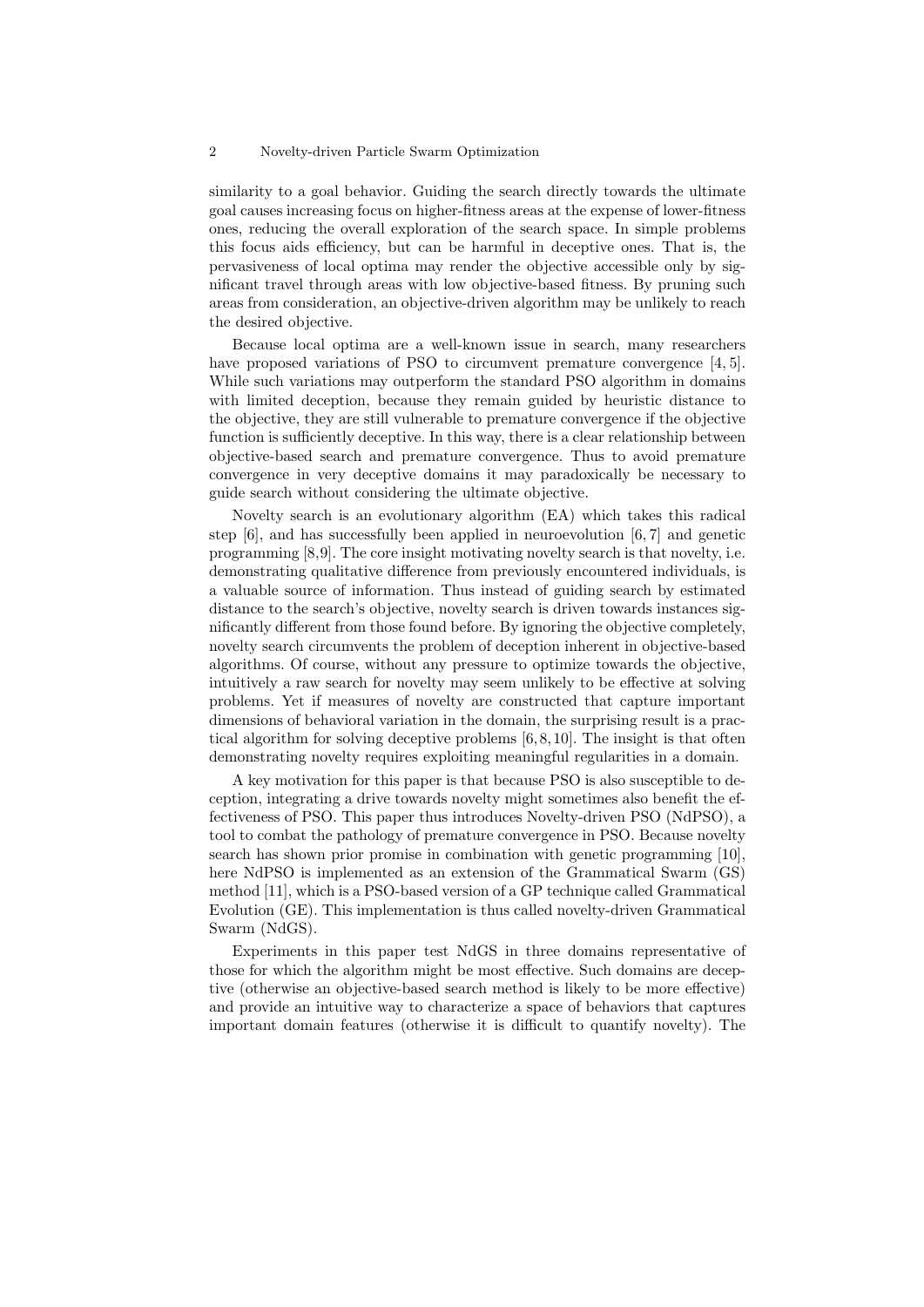first domain requires evolving a hidden sequence obscured by a deceptive fitness function. The other domains are reinforcement learning benchmarks imported from genetic programming that are also known to be deceptive. The experiments compare the performance of NdGS, traditional objective-driven GS and purely random search. Across the tested domains NdPSO performs the best, highlighting its potential for solving deceptive problems.

# 2 Background

The next sections describe the PSO algorithm used in the experiments, the Grammatical Swarm extension that enables PSO to evolve programs, and the novelty search method merged with PSO in this paper's approach.

# 2.1 Particle Swarm Optimization

This section reviews the main concepts of PSO, a population-based optimization algorithm inspired by schooling and flocking behaviors of animals, introduced by Kennedy and Eberhard [12].

In PSO, the population (or swarm) is composed of particles moving through a  $\mathbb{R}^d$  search space, that optimize a fitness function with the following domain  $f: \mathbb{R}^d \to \mathbb{R}$ , with d representing the dimensionality of the search space.

Each particle  $i \in (1, 2, 3, ..., N)$  is associated with two d-dimensional vectors, one recording its position  $x$  and the other its velocity  $v$ .

Particles also store a summary of their previous experiences in a simple memory component. In particular, the particle records the position of the maximum fitness value it has encountered, called its personal-best or pbest. Particles also share information with each other, and record the point in the search space where the overall best fitness has been obtained among all particles. This point, which a particle may not have visited (but has heard from another particle) is called its global-best gbest. These components help balance exploiting promising areas with exploring more broadly [13].

In practice, communication between particles is often restricted by use of a neighborhood topology, meaning that a particle's gbest may be calculated from the best search locations recorded by its neighboring particles [14]. The most commonly chosen topology is a fully-connected neighborhood [14]. In such a topology all particles directly communicate with all other particles. Thus information propagates quickly, which can cause fast convergence. In the Ring topology, particles communicate only with their immediate neighbors based on their position in a circular list, causing information to flow more slowly than in the Fully-connected topology. The result is that some groups of particles can converge to one point in the search space, while other groups can converge to others. The Von Neumann topology offers an intermediate speed of information flow; each particle is assigned a fixed location on a two-dimensional toroidal neighborhood grid, and can communicate with its nearest neighbors in the four cardinal directions.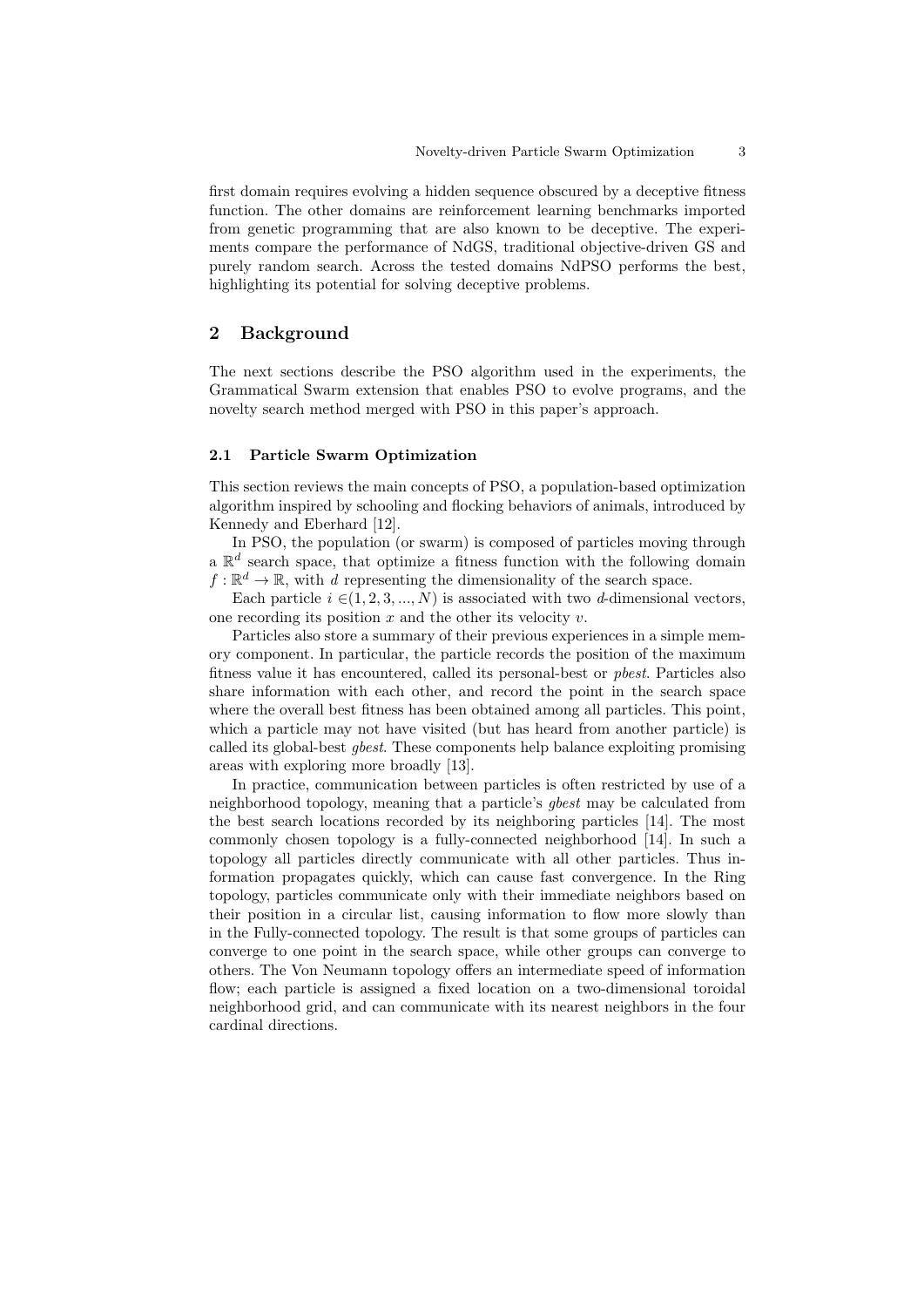At each time step  $t$ , the velocity of each particle is adjusted as a function of its position, previous velocity, *phest* and *ghest*. In particular, the  $i<sup>th</sup>$  particle's velocity is updated as follows:

$$
v_i(t+1) = \omega \cdot v_i(t) + \varphi_1 \cdot r_1(\text{pbest}_i(t) - x_i(t)) + \varphi_2 \cdot r_2(\text{gbest}(t) - x_i(t)), \qquad (1)
$$

where  $\omega$  is a parameter specifying the particle's inertia, which determines how strongly the particle maintains its previous velocity (i.e. the higher the inertia, the slower that velocity changes). The experiments apply a dynamic inertia value, which is initialized to 0.9 and during search decreases linearly to 0.4 using Equation 3. The real numbers  $r_1$  and  $r_2$  are chosen randomly within an interval (typically between 0 and 1), and  $\varphi_1$  and  $\varphi_2$  are the acceleration coefficients. It is also common to restrict the maximum velocity  $(v_{max} \in [-v_{max}, v_{max}])$  to prevent instability. Note that the particle's maximum velocity may be static, as in our experiments, or calculated dynamically [15]. The particle's new position is calculated according to Equation 2.

$$
x_i(t+1) = x_i(t) + v_i(t+1) \tag{2}
$$
\n
$$
\omega = \omega_{max} - \frac{\omega_{min}}{maxIteration} * NumIteration \tag{3}
$$

In this way, the particles are driven through the search space towards locally optimal points. Because they are attracted both to their own best position and the overall best position, over time a consensus may emerge as knowledge of the seemingly most promising point in the search space spreads through all neighborhoods. This process often results in convergence.

Barebones PSO The Barebones PSO algorithm was developed by Kennedy [5], and it is a variant of the standard PSO algorithm designed to mitigate premature convergence. The main idea is to minimize the degree to which good performance depends upon well-tuned settings of parameters like  $\omega$ ,  $\varphi_1$  and  $\varphi_2$ . While other PSO variations have similar motivation, Barebones PSO completely eliminates these parameters from the algorithm. The main difference from the standard PSO algorithm is a simplified position update (Equation 4) where  $\sigma = |pbest_{ij}(t) - gbest_{j}(t)|.$ 

$$
x_{ij}(t+1) \sim N\left(\frac{pbest_{ij}(t) + gbest_j(t)}{2}, \sigma\right) ,
$$
 (4)

As shown above, the position of each particle is iteratively sampled from the Gaussian distribution. Barebones PSO favors exploration in the earlier stages of the simulation because the personal best positions will at first be far from the global best one, leading to sampling from a probability distribution with a higher variance. As the simulation proceeds and personal bests converge to the global best, variance will approach zero, thereby focusing on exploitation.

Barebones PSO is a popular variation of the standard PSO algorithm because it has few parameters, and because of its aim to deal with the problem of premature convergence. Over many studies, Barebones PSO has provided better results than the standard PSO algorithm [5, 16, 17]. These factors motivate its use as an additional comparison algorithm in the this paper's experiments.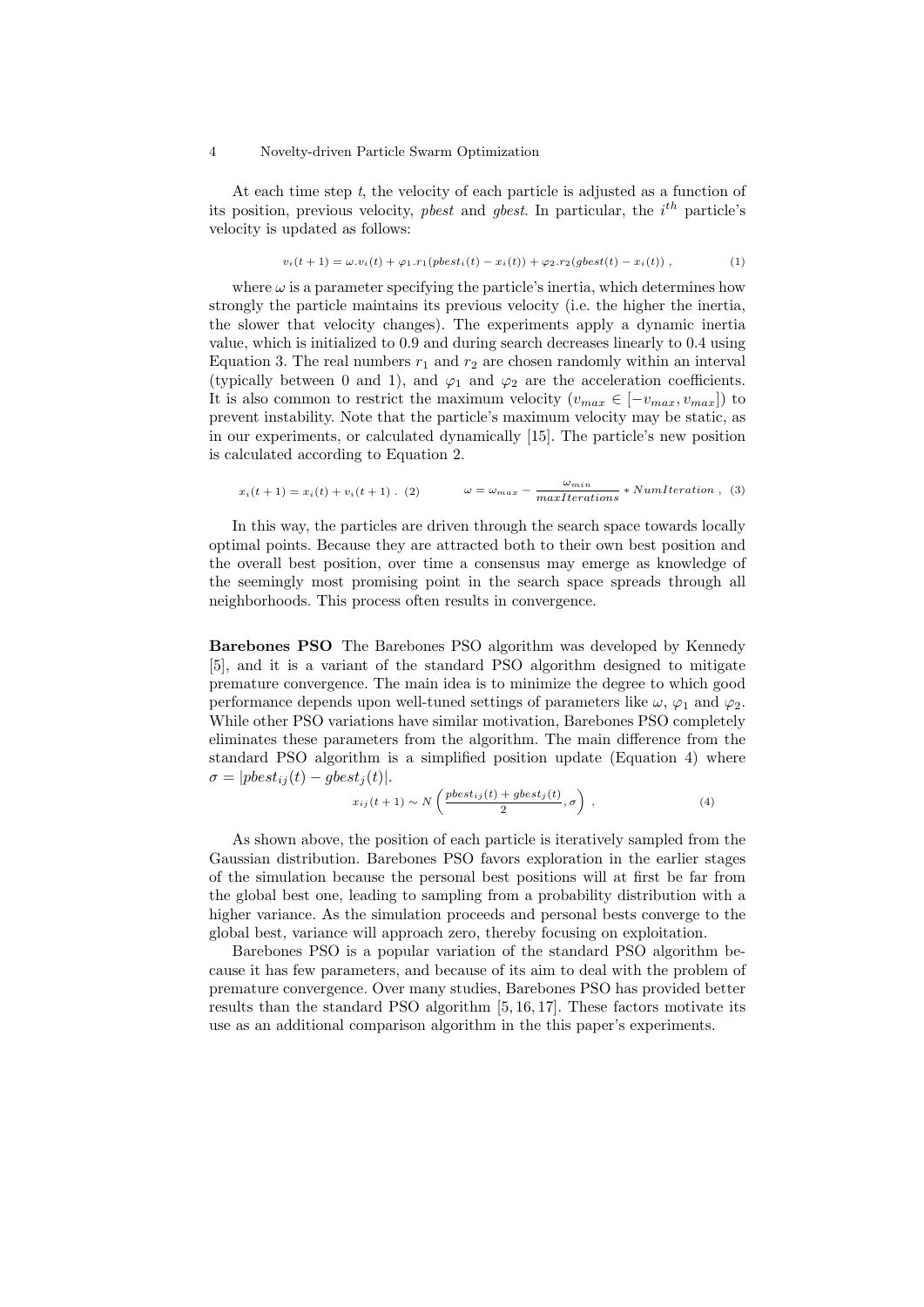# 2.2 Grammatical Swarm

The Grammatical Swarm (GS) algorithm [11] combines PSO with the Grammatical Evolution (GE) mapping process. GE is an Evolutionary Algorithm (EA) able to evolve computer programs in any language that can be described in grammatical form [18]. The insight is that programs can be represented based on a Backus Naur Form (BNF) grammar instead of on parse trees as in tree-based GP.

In GS, most commonly particles are given fixed-length dimensionality, which is the approach adopted in these experiments. To map from PSO's floating point representation to the integer codon representation of GE, each real-valued element of the particle's position is rounded to the nearest integer value. This new array of integers is then mapped through a fixed grammar into a program.

Mapping process In the GS mapping process a particle's location in the search space is processed to construct a program (which can then be evaluated in the domain).



Fig. 1: GE and GS mapping process. This example is based on [11].

An example of the mapping process in GE and GS is shown in Fig. 1. Note that an integer representation is used in this example for simplicity of understating. In this example, the first codon (00001110) is converted to its decimal value  $(14)$ . From the underlying grammar, the start symbol  $\langle E \rangle$  has two possible rules that can be applied. The modulus of the value of the codon with the number of alternatives determines which rule is selected ( $Alternative =$ CodonV alue%Num.ofAlternatives)

For this example, 14  $\%$  2 = 0, which means that the first rule,  $\langle$ O $\rangle$   $\langle$ E $\rangle$  $\langle E \rangle$ , is selected, i.e. the start symbol is replaced with those three non-terminal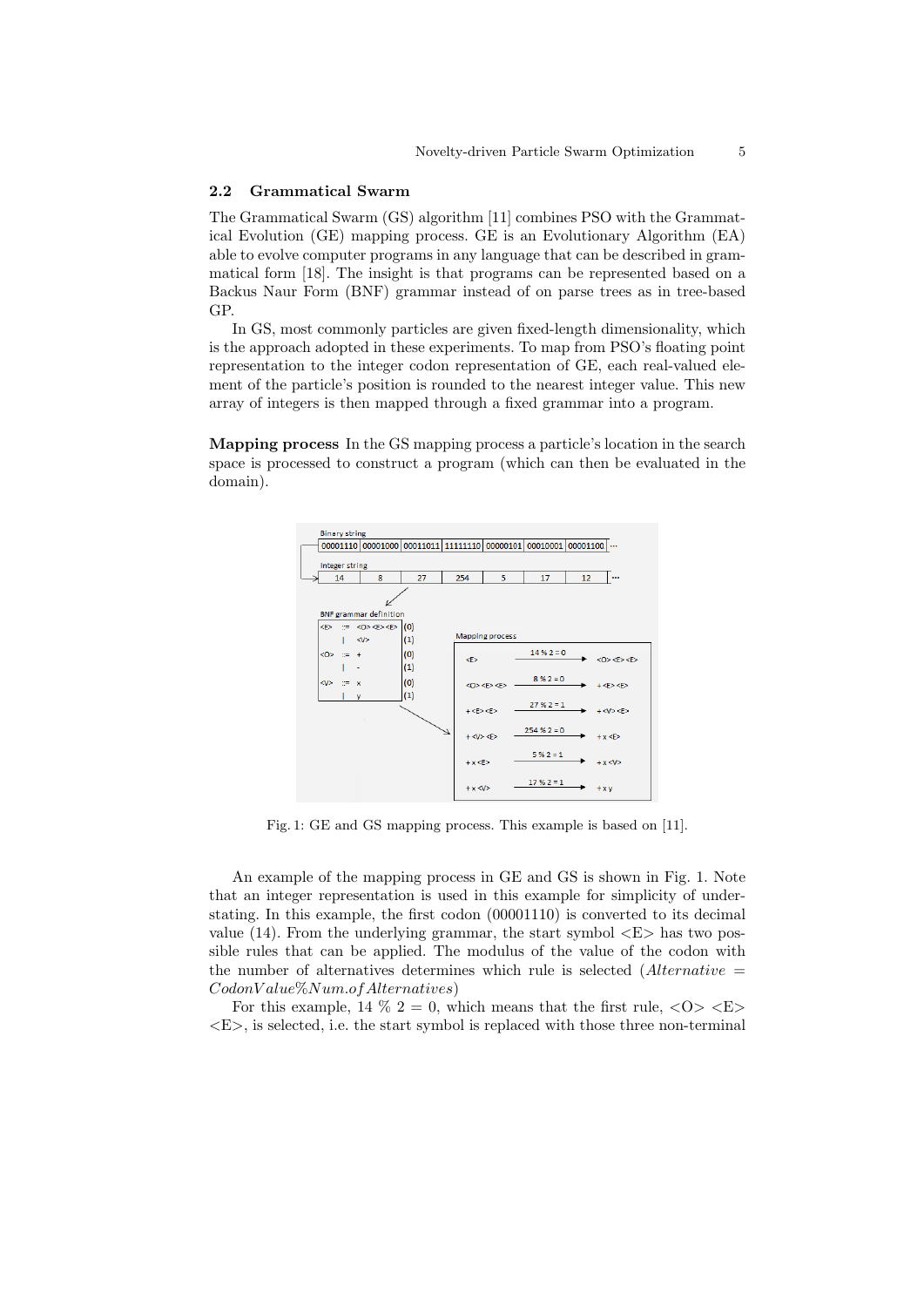symbols. Next, the leftmost symbol  $\langle O \rangle$  and the second codon (8) are processed in the same way. The process then iterates until no non-terminal symbols remain. When the genotype has fewer codons than non-terminals, the genome is "wrapped", i.e. the algorithm continues reading again from the beginning of the genotype. The number of times the genotype wraps is limited in practice to avoid infinite cycles. In this case, the respective particle is marked as invalid. Our preliminary experiments revealed that if particles are forced to be valid (i.e. by updating a particle's velocity until its position becomes valid), the performance of all algorithms improved considerably. Therefore, all results in this paper include this procedure.

# 2.3 Novelty Search

The novelty search algorithm was introduced by Lehman and Stanley in 2008 as an alternative to objective-based optimization in evolutionary computation [6]. The key idea behind novelty search is to ignore the objective of the search, and instead reward novel individuals, i.e. those with behaviors different from those previously encountered in the search. The insight is that by not optimizing a measure of progress towards the objective, novelty search is not susceptible to premature convergence to local optima. Of course, the significant trade-off is that the search as a whole becomes less explicitly controlled.

While novelty search may record the value of the underlying objective-based fitness function to track whether any solutions have been discovered, this fitness function does not guide the search. Instead novelty search applies a novelty metric, which measures the novelty of an individual in comparison to other individuals in the search, according to its behavior. This enables rewarding individuals with novel behaviors, which incentivizes exploring the space of behaviors. This exploration can often lead to discovering the desired objective of search as a side effect.

Novelty search requires that each individual be assigned a behavior descriptor, which is a vector summarizing the individual's behavior. Thus applying novelty search to a new domain requires that the experimenter devise a quantitative characterization of behavior. For example, in a maze navigation task an individual's behavior descriptor can be its Cartesian coordinates at the end of an evaluation. Because they bias the search, different behavior descriptors applied to the same domain may result in varied performance. In this way, effective novelty search may depend upon a characterization of behavior that succinctly captures relevant aspects of behavior in a domain.

When the behavior space is large, novelty search often benefits when an archive of past behaviors is maintained. The idea is to prevent repeatedly cycling through a series of behaviors, reflecting only a fleeting sense of novelty. By archiving past behaviors, novelty can be measured relative to where search has been and where it currently is, thus incentivizing behaviors that are genuinely novel. Two common archiving strategies are to add behaviors with novelty that is higher than a threshold value, or to select individuals randomly to archive. In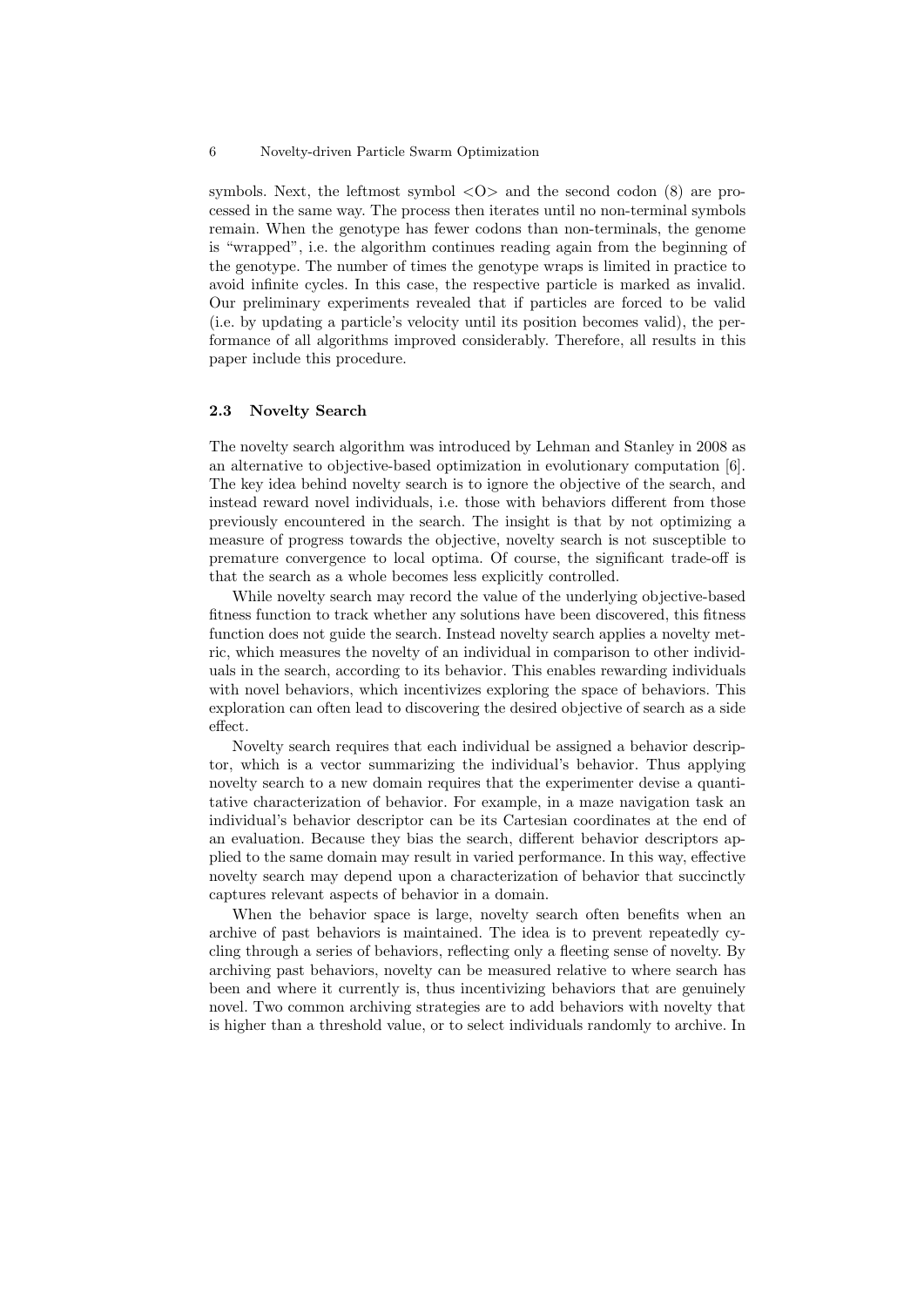the experiments presented here, all behaviors had a five percent probability of being archived.

To calculate the novelty of an individual requires defining the distance between its behavior descriptor and that of others in the population and in the archive. Given the behavior descriptor and the distance metric between such descriptors, the novelty score is calculated as shown in Equation 5, where  $\mu_i$  is the  $i^{th}$  nearest neighbor of x, and dist is a Euclidean distance metric.

$$
\rho(x) = \frac{1}{k} \sum_{i=0}^{k} dist(x, \mu_i).
$$
\n(5)

The novelty of each individual is the average distance of its behavior to its k-nearest neighbors. This way, individuals in a less dense area of the behavior space are given higher novelty scores, thus creating pressure in the search towards further novelty.

# 3 Novelty-driven PSO

Algorithm 1, below, provides the pseudo-code for the novelty-driven PSO algorithm. Introducing novelty search into PSO does not change the core of the algorithm (only in the reward scheme driving search), resulting in pseudocode that is not significantly different from the standard PSO algorithm.

Algorithm 1 Novelty-driven PSO algorithm 1: procedure NSPSOPROCEDURE<br>2:  $createPopulation:$  foreach  $Pa$ <br>3:  $setRandomPosition$  $createPopulation:$   $$  $3: setRandomPosition$ <br> $4: setRandomVelocity$  $\begin{tabular}{ll} 4: & set RandomVelocity \\ 5: & evaluate Population \end{tabular}$  $5: \begin{array}{ll} 5: & evaluatePopulation \ 6: & setPbestCurrent \ 7: & executeNovelly \ 8: & setPnovelCurrent \end{array}$  $setP bestCurrent$  $executeNovelty$ 8: setPnovelCurrent<br>9: end foreach  $9:$  end foreach  $10:$  update Gbes  $10:$   $updateGbest$ <br> $11:$   $updateGnov$  $u_{pdateG novel}$ 12: loop:<br>13: **if** NotDone **then foreach** Particle<br>14: *calculateVelocity*  $14: \begin{array}{l} 14: \hspace{20pt} calculateVelocity \ 15: \hspace{20pt} calculateNew Position \ 16: \hspace{20pt} evaluatePopulation \end{array}$ 16: evaluatePopulation<br>17: updatePbest 17: updatePbest<br>18: executeNove 18: executeNovelty<br>19: updatePnovel 19: updatePnovel<br>20: end foreach  $20:$  end foreach  $21:$  update Gbes  $21: \t updateGbest\n 22: \t updateGnow$  $undateG novel$ 23: close;

The main change to PSO is to replace the objective-based fitness function with a novelty metric. The standard velocity update equation (Equation 1) shows that particles are attracted by the best position they have encountered and the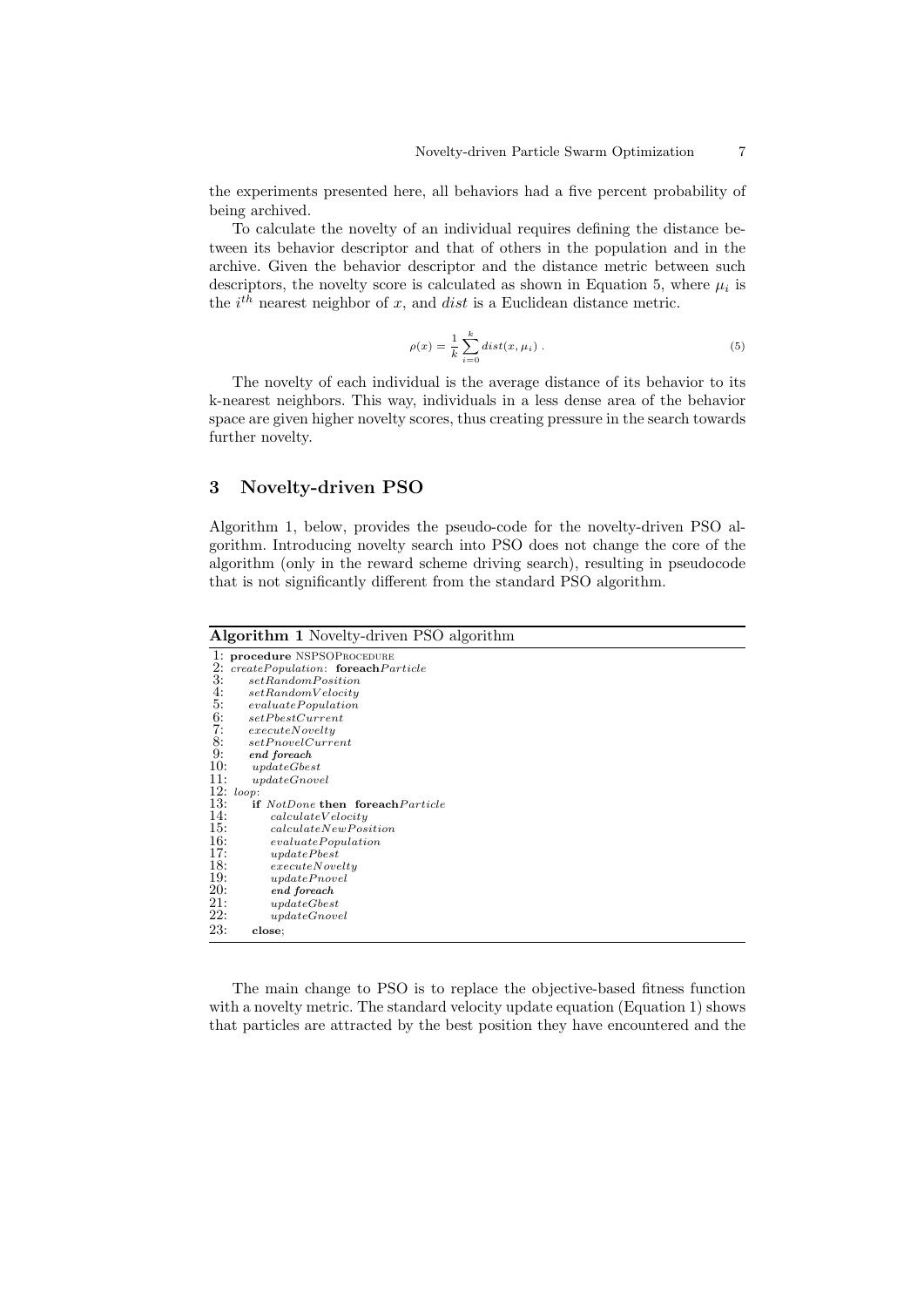overall best position. In novelty-driven PSO, the equation is the same, but the concept of "best position" changes. That is, in novelty-driven PSO, the pbest position is not the position where the particle obtained best fitness but the position where it has encountered highest novelty. Similarly, the overall best position (gbest) is the position where the maximum value of novelty has been obtained. For this reason, these quantities are referred to as pnovel and gnovel.

One important aspect of novelty is that it is both relative and dynamic. That is, each particle calculates its novelty with respect to other particles' current behaviors and past archived behaviors. In this way, a highly novel behavior becomes less novel over time as other particles become drawn to it, and it is added to the archive. For this reason, the tracking of the *pnovel* and *gnovel* take this dynamism into account. In particular, the novelty of each particle's pnovel behavior are recalculated each iteration. If the novelty score of the current particle position is higher than the recalculated novelty score of its pnovel than the latter is updated. In this case, the current position will overwrite pnovel, and the particle's behavior will also be cached as the pnovel behavior. Gnovel is the pnovel over all particles with the highest score. Importantly, because the behavior vector for each pnovel is cached, no additional domain evaluations are required for such recalculations, and they thus incur little computational overhead.

Note that when more than one pnovel shares the same highest novelty score, and the previous *gnovel* is among such high-scoring *pnovel* search points, empirically it was found to be important to conserve the current gnovel. That is, if the current gnovel particle is one the top ranked pnovel particles, it always is chosen to remain as the gnovel. But if the current gnovel is not among of the tied top pnovel scores, one of the top ranked pnovel is randomly chosen. That is, *gnovel* changes only when there a *pnovel* with a strictly higher novelty score.

# 4 Experiments

The aim of these experiments is to compare the performance of the traditional objective-driven GS method with the performance of the NdPSO algorithm proposed in this paper. Recall that novelty search pursues novel behaviors, which makes it best-suited for deceptive problems in which it is possible and intuitive to characterize an individual's behavior. Thus the choice of test domains reflects the type of problem for which the approach is likely to be appropriate. Objective-driven GS and NdGS are tested in three domains: Mastermind, the Santa Fe trail, and a Maze navigation problem.

All experiments have been performed in Netlogo, using a Java implementation of the GE algorithm [19] (the jGE library) and the respective Netlogo extension [20].

### 4.1 Mastermind

Inspired by the classic board game, in the Mastermind domain considered here the task is to discover the correct sequence before the maximum number of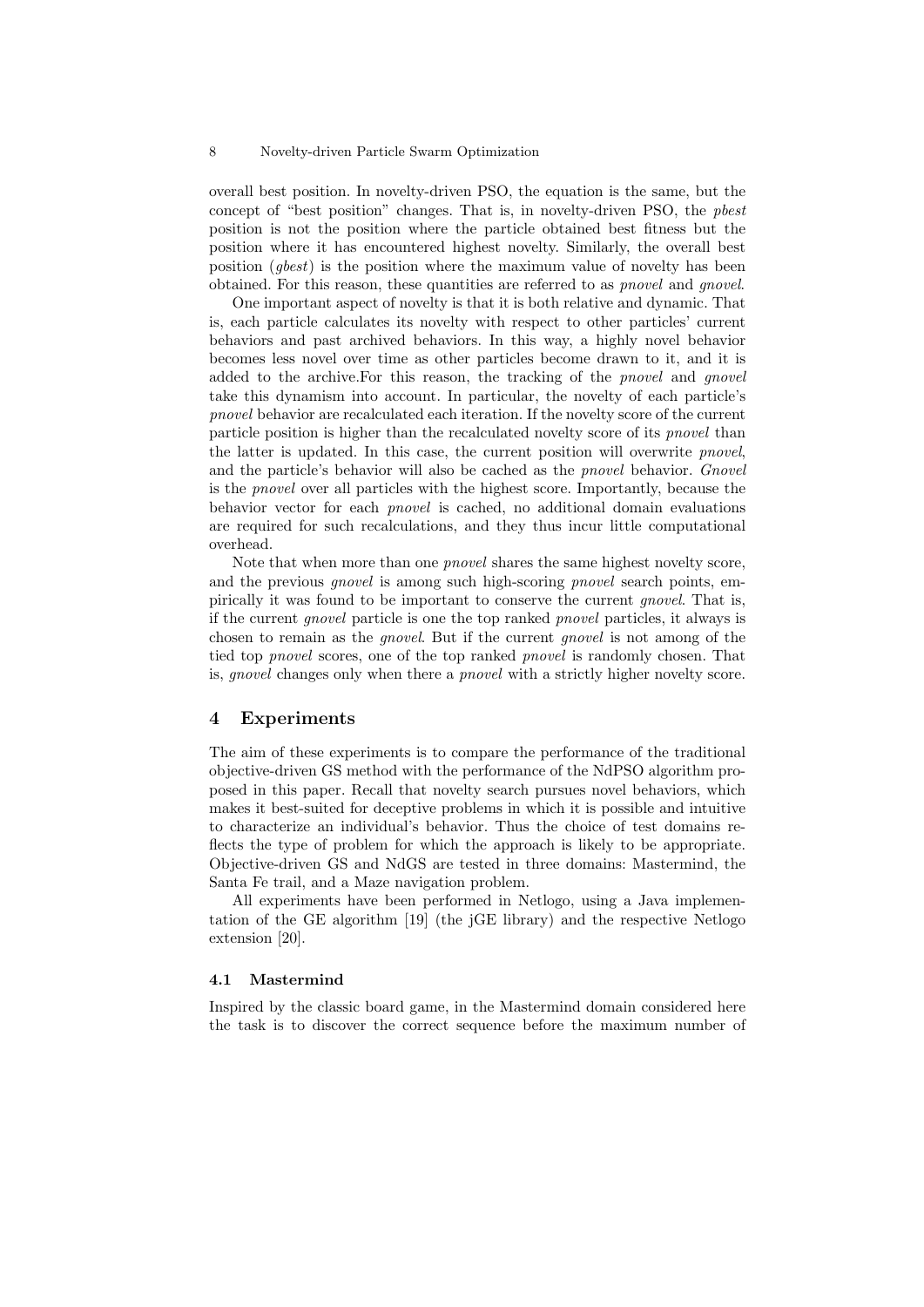attempts is exhausted. As in O'Neill [11], four possible colors are considered, and the correct code for the eight given positions was fixed to 3 2 1 3 1 3 2 0. NdGS and GS both use the same grammar as in the original GS experiment (Figure 2).

 $\pi$  <pin>::= <pin> <pin> | 0 | 1 | 2 | 3

Fig. 2: BNF-Koza grammar definition for the Mastermind problem.

In this domain, objective-based fitness is scored as follows: One point is awarded for each correctly colored pin (regardless of its position, although limited in extent by the total number of pins in the target sequence with that color). If all pins are in the correct position, an additional point is awarded. If the genotype has more than eight codons, it is truncated to the first eight. The fitness score is normalized by dividing the raw score by the maximum score possible (fitness = score/maxScore). Note that maxScore in this experiment is 9. By design, this problem is highly deceptive, with local optima corresponding to all sets of correct colors in wrong positions.

In contrast to objective-based PSO, novelty-driven PSO requires a characterization of behavior. In this problem two distinct characterizations were considered: behaviorMm1 - the fitness value, and a behavior inspired by the original game: behaviorMm2 - a tuple of two integers consisting of the number of correct colors and the number of correct positions. Two things are important to note. First, searching for novel values of objective fitness is different than simple objective-based search. That is, novelty search will be driven to accumulate all possible fitness values, not only the largest ones. Thus the performance of objective-driven GS and novelty-driven GS may diverge even though they are driven by the same underlying information. Second, behaviorMm2 provides an ideal decomposition of the domain, one which is unavailable to the objective fitness function (i.e. both colors and placements are important). Thus this characterization highlights the potential for injecting experimenter knowledge into the search process, which may otherwise be complicated in objective-driven search because of the need to reduce performance information to a single number.

#### 4.2 Santa Fe Trail

The Santa Fe trail is a difficult and popular benchmark in both GP [21] and GE [18].

The goal is to evolve a computer program that can efficiently guide an artificial ant to eat all pieces of food placed in the trail (Figure 3). Beginning from the upper left corner, the artificial ant can move forward in the direction it is currently facing or turn 90 degrees to the right or left. Each action takes one discrete unit of time to perform. The ant can perceive if the cell in front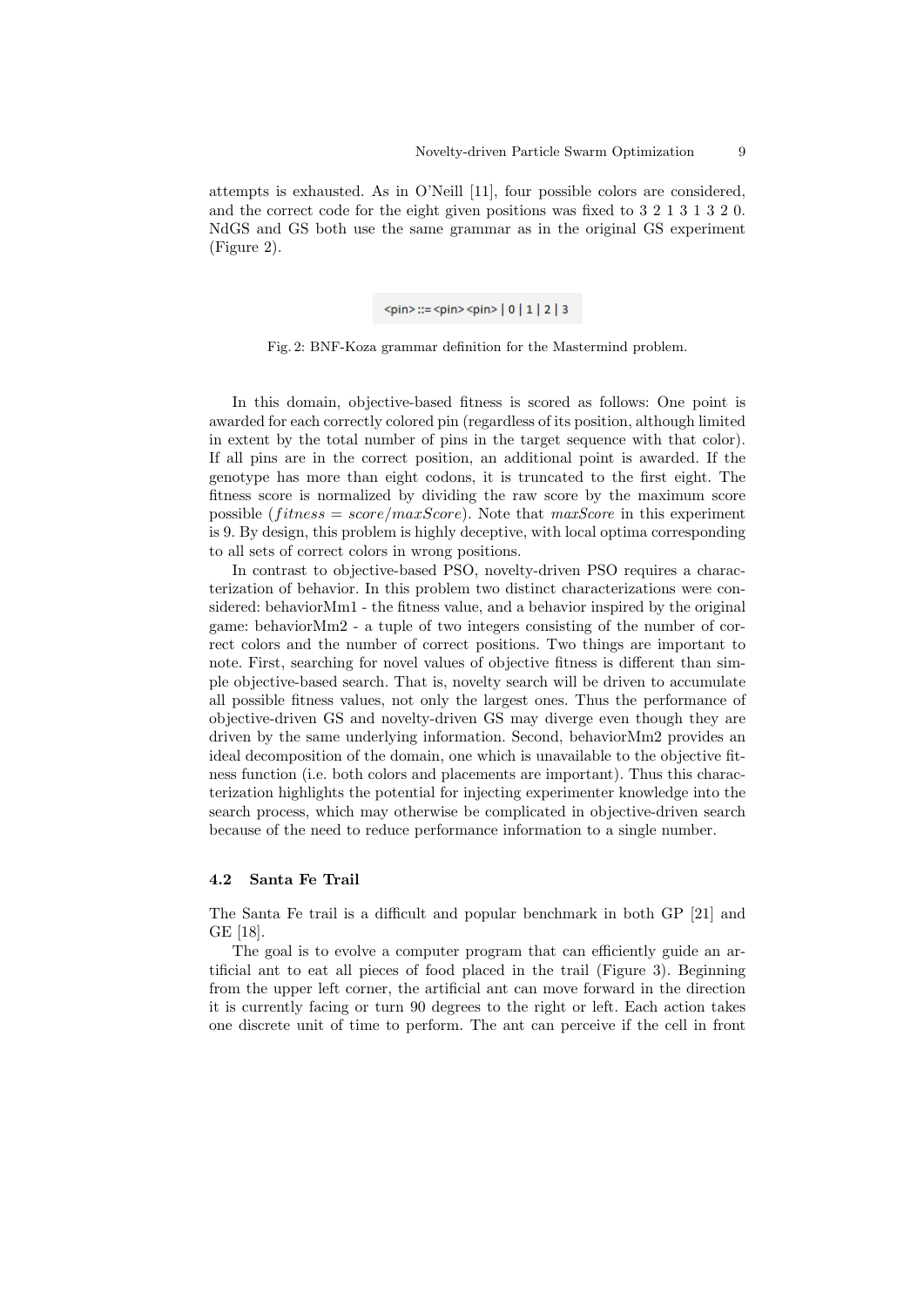

Fig. 3: The Santa Fe Trail.

<code>::=<line> | <code><line> <line>::=<condition> | <op> <condition> ::= ifelse food-ahead [ <line> ][ <line>] <op> ::= turn-left | turn-right | move

Fig. 4: BNF-O'Neill grammar definition for the Santa Fe trail.

of it contains food, an operator that executes instantaneously (i.e. it does not consume any time). Fig.4 shows the grammar used in this domain.

For objective-driven GS, the traditional fitness function simply counts the units of food eaten by the ant after all time has been exhausted. The standard maximum number of steps is used in this experiment, i.e. 615.

For novelty-driven GS, two behavior descriptors are applied. A simpler descriptor - behaviorSF1 - adopts the fitness function as the characterization of behavior, as in the Mastermind domain. A more informative characterization behaviorSF2 - considers the amount of food eaten, with the constraint that the eaten units must not be disconnected from other eaten units along the length of the trail.

For example, if the ant first eats 3 food units that follow the trail, then leaves the trail and eats one more unit in another area of the trail, its behavior descriptor is appended with a 3 (although the ant ate in total 4 units of food), because the last unit is not connected to any other eaten units along the true path of the trail. However, if the ant eats 3 food units at the beginning of the trail, goes off the trail, and collects three more units along a later part of the trail, the score will then be 6. Additionally, this second characterization is sampled over time to provide temporal information about the ant's behavior. In particular, it is sampled every 41 timesteps, resulting in a vector of length 15 by the completion of an ant's evaluation.

### 4.3 Maze navigation problem

The Medium Map domain (Figure 5) is a deceptive and discrete maze navigation task introduced by Lehman and Stanley [22]. The goal in this domain is to find a program that guides an agent in a grid-world domain to the goal location before exhausting the time limit. In our experiments the time limit was set to 500 steps. This maze is suitable for testing GS and NdGS because the placement of the walls create deception. That is, the shortest path to the goal is blocked, meaning that to solve the task requires exploring areas that superficially appear further from the goal.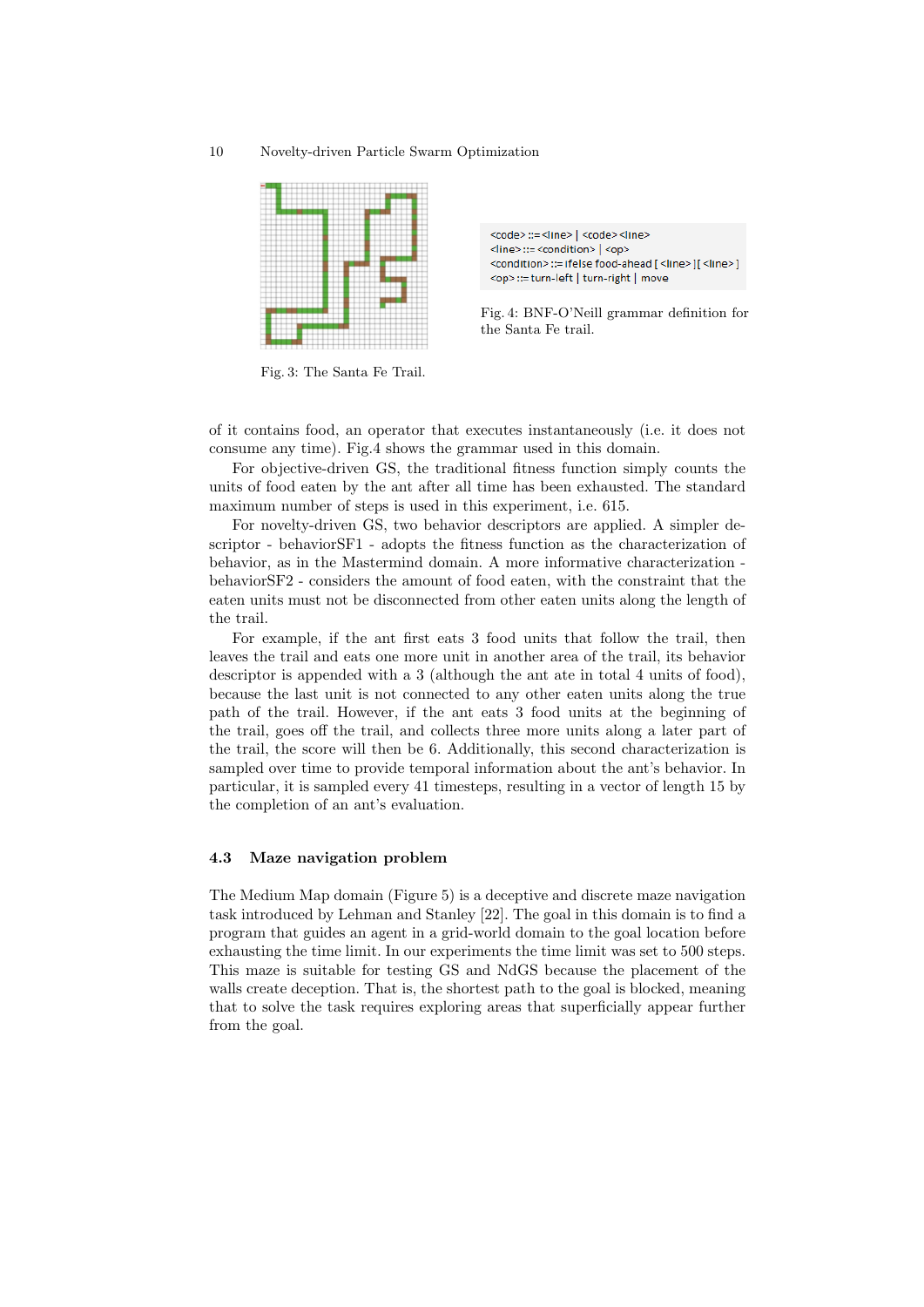

<expr> ::= <line> | <expr> <line> <line> ::= ifelse <condition> [ <expr> ] [ <expr> ] | <op> <condition> ::= wall-ahead? | wall-left? | wall-right? <op> ::= turn-left | turn-right | move

Fig. 6: BNF-Koza grammar definition for the Medium Maze problem.

Fig. 5: Medium Map used for the maze navigation problem.

The possible actions for each agent are: turn-left, turn-right, move and the boolean operators wall-ahead, wall-left and wall-right. Similarly to as in the Sante Fe Trail, the turning actions respectively turn the agent 90 degrees left or right, while the move operation causes the agent to progress forward one unit in the direction it currently faces. All but the last three actions consume a timestep.

Defining dist as the euclidean distance of the agent from the goal location, the fitness function for objective-based GS is calculated as  $fitness = \frac{1}{1+dist}$ .

For novelty-driven GS, the behavior descriptor adopted was the coordinates of the agent's ending position - behaviorMP1. In this way, objective-based search is looking for ways to get closer to the goal, while novelty search instead explores how to reach a diversity of places within the maze.

# 4.4 Experimental parameters

As in O'Neill's original GS experiments [11], the following parameter settings were adopted in all experiments:  $\varphi_1 = \varphi_2 = 1.0$ ,  $\omega_{max} = 0.9$ ,  $\omega_{min} = 0.4$  and  $v_{ij} \in [-255, 255]$ . A maximum of 10 wraps was allotted for an individual to be considered valid, and a coordinate's value was bounded between 0 and 255, inclusive. When a particle exceeds the maximum or minimum value for a particular dimension, the value is clipped such that it lies on the extreme of that range. The swarm consisted of 30 particles, with a search space of dimensionality 100. Simulations ran for 1000 iterations.

Three different neighborhood topologies are tested: Fully-connected, Ring and Von Neumann. All results reported for objective-driven GS and GS (Barebones) use the Fully-connected topology which provided the best results. Interestingly, with objective-driven GS the Ring and Von Neumann topologies have effect opposite from when used in NdGS (where their use improves results significantly).

In the Santa Fe trail and in the maze navigation problem 3 nearest neighbors were used for calculating novelty in NdGS, and 15 nearest neighbors were used in the Mastermind problem. Because the behavior NdGS-behaviorSF2 in Santa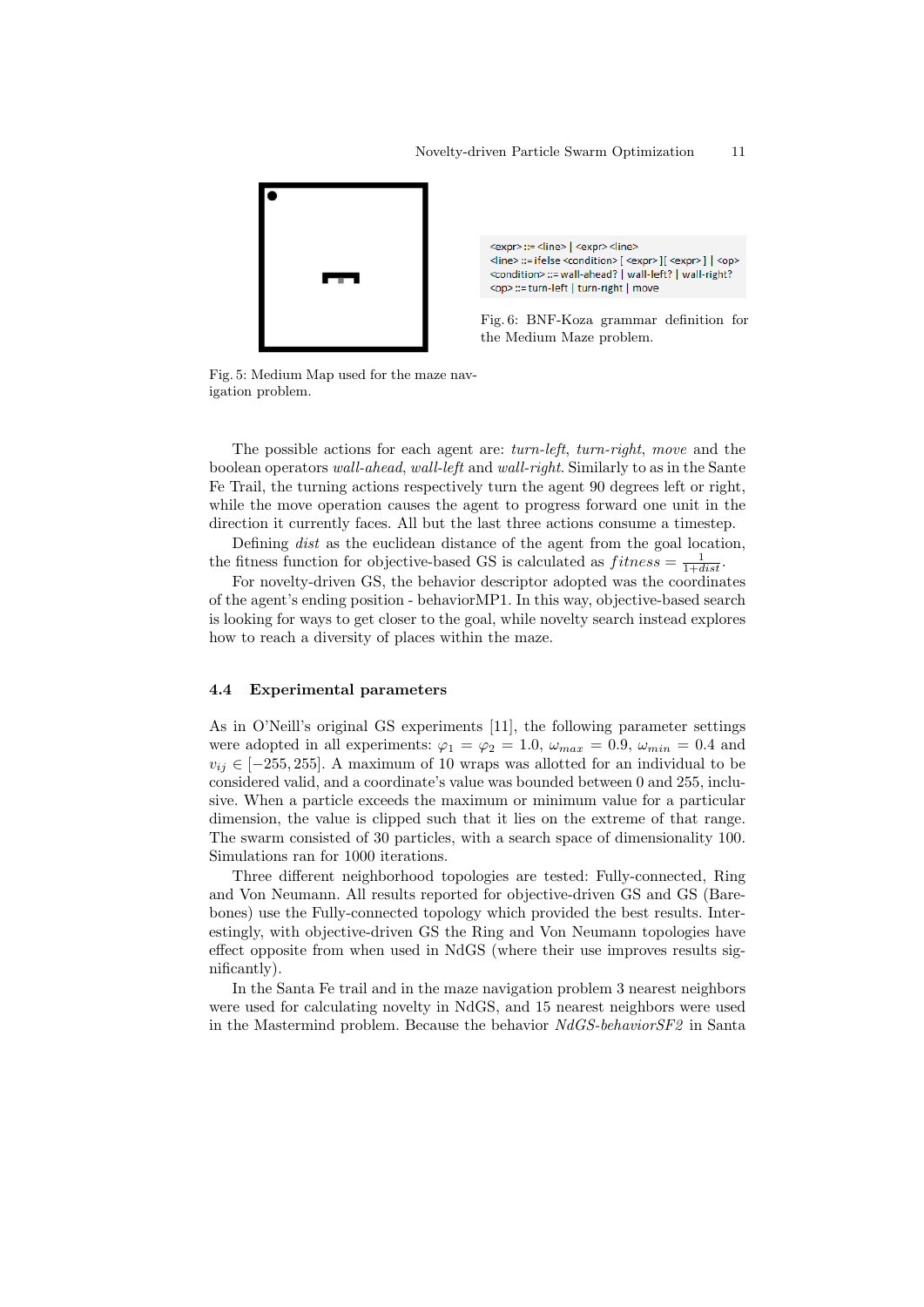Fe is composed of many samples taken over an ant's evaluation, the best result was obtained by including the archive.

# 5 Results and discussion

The results presented in Table 1 are the best obtained for each algorithm in the considered domain, over the combinations of topologies and other parameters described in the section above. In all problems NdPSO outperforms the objective-based algorithms tested, both in number of solutions found and in the best fitnesses discovered averaged over all runs. In particular, the average best fitnesses are significantly higher for the NdPSO methods than for any of the control algorithms (Student's t-test;  $p < 0.05$ ). Interestingly, in the Mastermind problem, which is considered a difficult GP problem, NdPSO managed to succeed in all runs while objective-driven GS achieved success in only 14% of runs.

Table 1: Comparison of the results obtained for Grammatical Swarm, Novelty-driven Grammatical Swarm and Random Search averaged over 100 runs

|                  | Mean best fitness |       |      | Std Deviation Median Successful runs |
|------------------|-------------------|-------|------|--------------------------------------|
| Mastermind       |                   |       |      |                                      |
| GS               | 0.90              | 0.04  | 0.89 | 14                                   |
| GS (Barebones)   | 0.87              | 0.04  | 0.89 | $\overline{2}$                       |
| NdGS-behaviorMm1 | 0.92              | 0.05  | 0.89 | 25                                   |
| NdGS-behaviorMm2 | 1.00              | 0.00  | 1    | 100                                  |
| Random           | 0.86              | 0.05  | 0.89 | $\theta$                             |
| Santa Fe Trail   |                   |       |      |                                      |
| GS               | 78.31             | 15.65 | 89   | 52                                   |
| GS (Barebones)   | 74.25             | 16.95 | 88   | 49                                   |
| NdGS-behaviorSF1 | 85.46             | 8.54  | 89   | 75                                   |
| NdGS-behaviorSF2 | 87.89             | 6.52  | 89   | 78                                   |
| Random           | 75.81             | 15.74 | 88   | 40                                   |
| Maze problem     |                   |       |      |                                      |
| GS.              | 0.43              | 0.36  | 0.24 | 27                                   |
| GS (Barebones)   | 0.50              | 0.36  | 0.31 | 34                                   |
| NdGS-behaviorMP1 | 0.68              | 0.38  | 1    | 58                                   |
| Random           | 0.30              | 0.30  | 0.17 | 15                                   |

While every NdPSO treatment outperforms the control algorithms, it is important to note that the selection of the behavior descriptor is a significant factor. In particular, a domain-specific descriptor that integrates additional information than the raw objective-based fitness measure led to further performance gains. Additionally, performance of NdPSO is affected by interactions between the behavior characterization and whether or not an novelty archive is included. In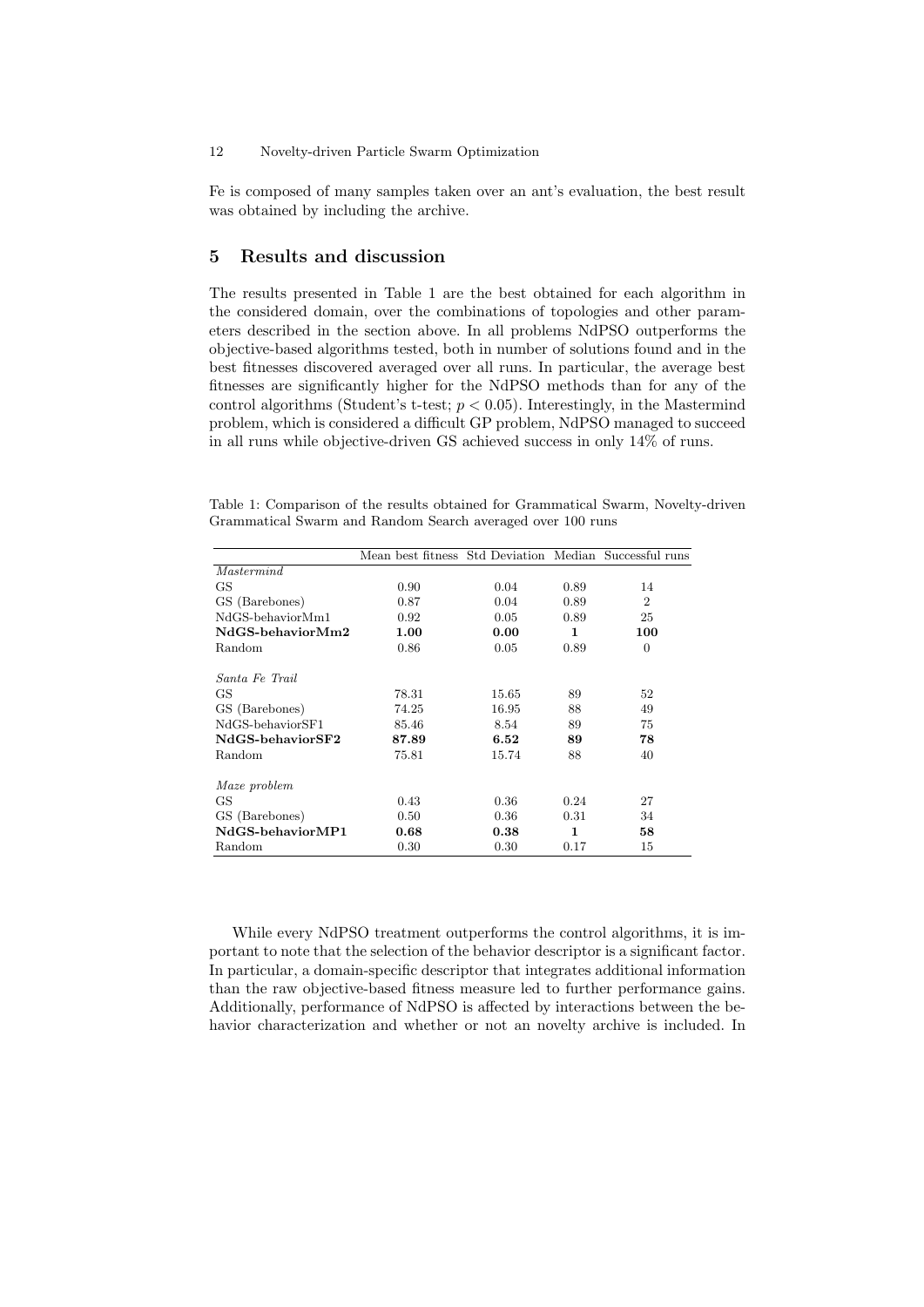particular, when using behaviorSF2 in the Santa Fe Trail and the Maze navigation problem, an archive provided better results.

Despite its promise in previous work, applying objective-based Barebones GS did not improve upon on the results of standard GS, performing worse than GS in 2 out of 3 domains. This failure may be particular to the chosen domains, or mat result from combining the Barebones approach with GS.

A final interesting result is that the best neighborhood topology differs across objective-driven and novelty-driven GS. As described earlier, the best performance for objective-driven GS (with and without Barebones PSO) resulted from the fully-connected topology, whereas in NdGS the Ring topology substantially improved performance. This result highlights a qualitative difference between an objective-driven search and a novelty-driven one; best practices for one paradigm may not directly transfer to the other.

# 6 Conclusion and Future Work

This paper introduced Novelty-driven PSO (NdPSO), a method that aims to mitigate the challenge of premature convergence in traditional objective-driven PSO. NdPSO was combined with Grammatical Swarming and tested in three domains. In each domain it outperformed two objective-based control algorithms and random search. In this way, NdPSO shows promise for solving deceptive PSO problems and encourages further follow-up investigation. In particular, future research will compare NdPSO to novelty-driven GE, to examine how its performance compares to the evolutionary novelty search that inspired it.

Acknowledgments. This work was funded by FCT project EXPL/EEI-SI/1861/2013.

# References

- 1. Kennedy, J and Eberhart, R: Particle swarm optimization. In: 1Proceedings of IEEE International Conference on Neural Networks, volume 4. IEEE Int (1995)
- 2. Peer, E. S., F. Van den Bergh, and A. P. Engelbrecht. Using neighbourhoods with the guaranteed convergence PSO, In Swarm Intelligence Symposium, 2003. SIS'03. Proceedings of the 2003 IEEE, pp. 235-242. IEEE (2003)
- 3. Ratnaweera, A., S. K. Halgamuge, and H. C. Watson, Self-organizing hierarchical particle swarm optimizer with time-varying acceleration coefficients, IEEE Trans. Evol. Comput., vol. 8, no. 3, pp. 240255,(2004)
- 4. Vesterstrom, Jakob, and Rene Thomsen. A comparative study of differential evolution, particle swarm optimization, and evolutionary algorithms on numerical benchmark problems. Evolutionary Computation, 2004. CEC2004. Congress on. Vol. 2. IEEE, (2004)
- 5. Kennedy, J., Bare bones particle swarms. In Swarm Intelligence Symposium, 2003. SIS03. Proceedings of the 2003 IEEE, 8087, IEEE.